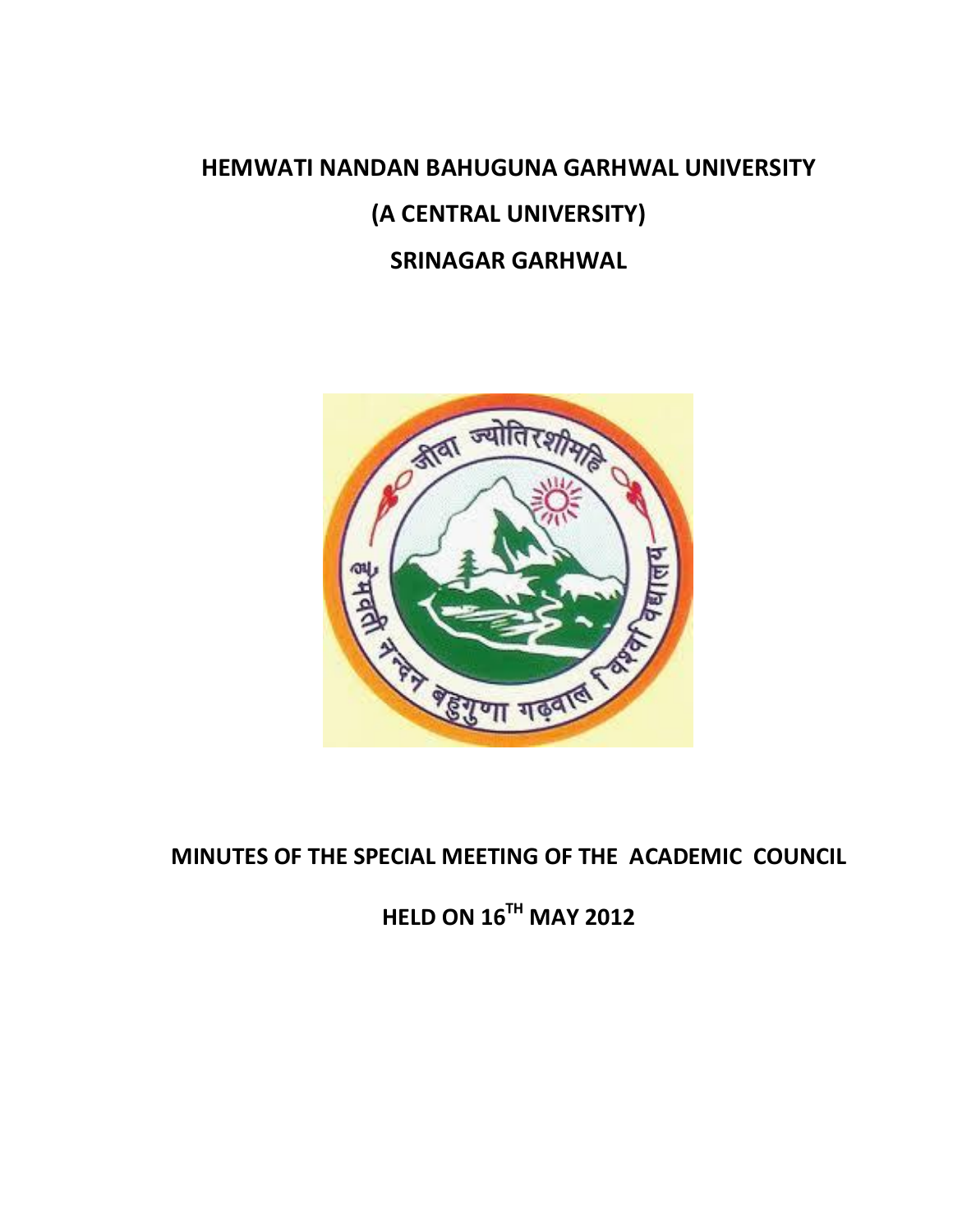# **HEMWATI NANDAN BAHUGUNA GARHWAL UNIVERSITY SRINAGAR, GARHWAL (Uttarakhand)**

## **(A Central University)**

### **Minutes of Special Meeting of the Academic Council held on 16-05-2012 at 11.00 am at HNBGU, Srinagar (Garhwal)**

The following members were present:-

| 1)  | Prof. S.K. Singh, Vice Chancellor | Chairman  |
|-----|-----------------------------------|-----------|
| 2)  | Prof. J.P. Sharma                 | Member    |
| 3)  | Prof. Ram Sharan Joshi            | Member    |
| 4)  | Dr. Neelima Deshmukh              | Member    |
| 5)  | Prof. Atul Saklani                | Member    |
| 6)  | Prof. J.P. Pachauri               | Member    |
| 7)  | Prof. S.K. Srivastava             | Member    |
| 8)  | Prof. O.P. Sati                   | Member    |
| 9)  | Prof. A.R. Dangwal                | Member    |
| 10) | Prof. Lata Gairola                | Member    |
| 11) | Dr. U.S. Rawat, Registrar         | Secretary |

Prof. Sunil Kumar Gupta, Prof. Sujit K Basu, Prof. Tista Bagchi, Pof. A.N. Rai, Prof. Rashmi S Patil, Prof. S.P. Kala, Prof. MSM Rawat, and Prof. Annapurna Nautiyal could not attend the meeting.

At the outset, the Chairman welcomed the Hon'ble members specially the external members, who have attended the meeting in spite of the short notice for the meeting. The members were apprised the recent developments and the reasons for conducting special meeting in order to discuss and finalize some urgent issues before the expiry of the tenure of first academic council i.e. 19.5.2012, constituted by the MHRD . Thereafter, the agenda items were taken up for discussion and approval.

#### **Agenda Item No.1 : To consider the provision of 50% reservations of seats for the domiciles of Uttarakhand or to provide campus weight-age for the students of the University in higher courses.**

A committee was constituted by the Vice-Chancellor to explore the possibilities of reservations/ weight-age for the students of the University in higher courses. The Report of the Committee is placed at **Annexure - I.**  Submitted for consideration.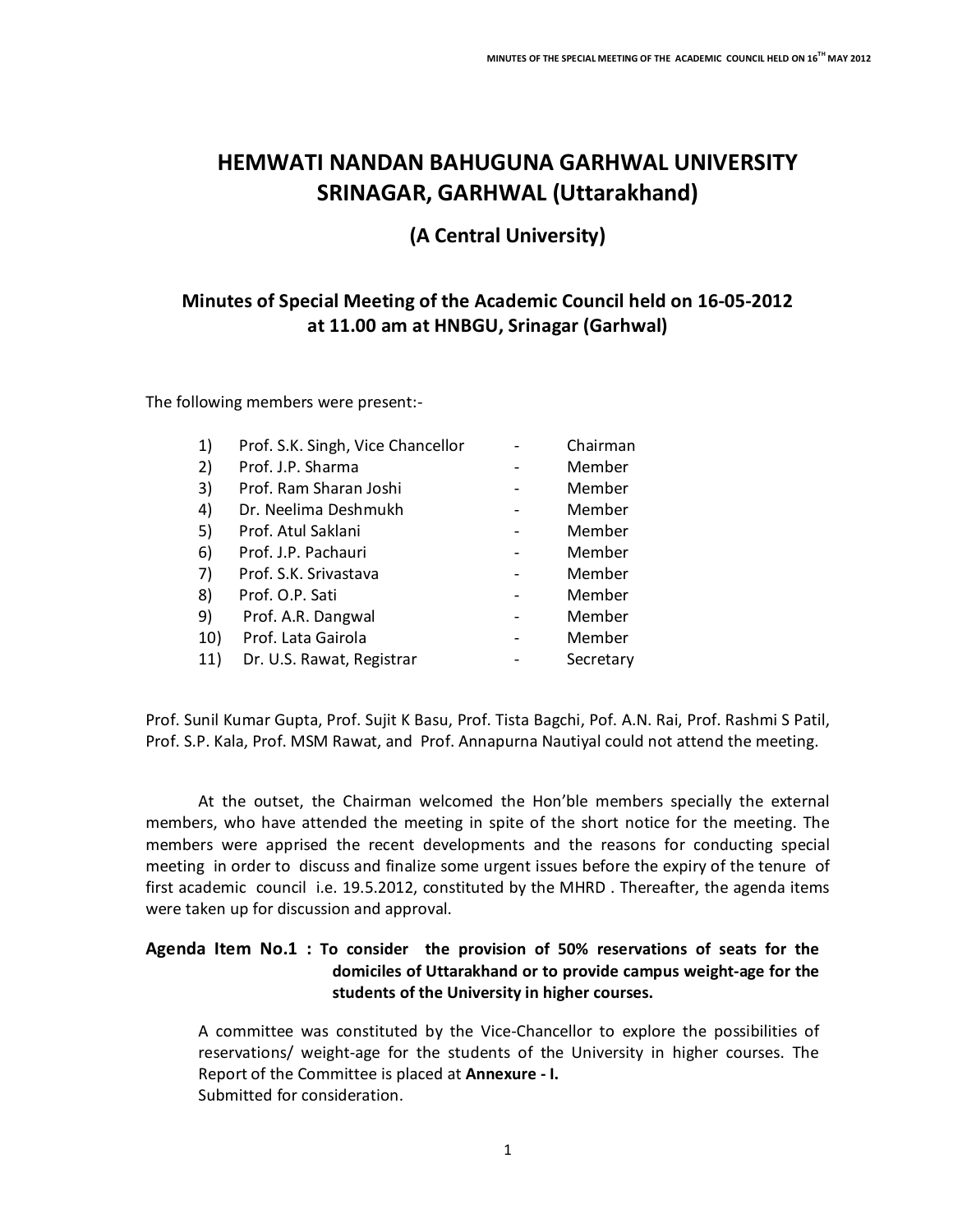- **Resolution:** The Council discussed pros and cons of the issues, specially in the light of MHRD letter dt. 3.2.2010. As the provision of reservations related to amendment in the ACT which comes under the purview of the Parliament, the Council decided that the matter be pursued at various level specially with State Govt, UGC and MHRD. Accordingly, the Council resolved that the following committee be constituted for the purpose of making provision of 50% reservations of seats for the domicile of Uttarakhand / campus weight age for the students of the University in higher courses, to be made in the Act.
	- i) Prof. J.P.Pachuri, Deptt. of Sociology- Convenor
	- ii) Prof. A.R. Dangwal, Deptt. of Mass Com
	- iii) President of Teachers' Association-Ex Officio
	- iv) President of Students' Union-Ex-Officio
	- v) President of Non-Teaching Association-Ex-Officio

#### **Agenda Item No.2 : To consider the provision of representation of Students in Academic Council and Executive Council of the University.**

A committee was constituted by the Vice-Chancellor to explore the possibilities of Students representations in the Academic Council and Executive Council of the University. The committee has submitted its report. The Report of the Committee is placed at **Annexure I**.

Submitted for consideration.

- **Resolution:** After thorough discussion, It was resolved that two students, one from UG and one from PG be nominated as special invitees in the academic council for a period of one year on the basis of merit in the performance in University Examinations. However, to decide the merit and modus- oprendi of the student representation on the academic council, the said committee comprising following members be asked to look into the matter for preparation of guidelines.
	- i) Prof. O.P.Sati- Deptt. of Chemistry- Convener
	- ii) Prof. N.S. Panwar, Dept of Engineering
	- iii) Prof. P.M.Saklani, Dept of History
	- iv) Dr. A.A.Baurai, Dept of Physics

For Executive Council, it was resolved that as there is no provision of students' representation in Executive Council in most of the Central Universities, the proposal has not been accepted.

#### **Agenda Item No. 3 : To consider the proposal of Research Officer/ Technical Officer/ Project Officer/Senior Scientific Officer working in various Departments of the University to act as Ph.D. Supervisors.**

A committee was constituted by the Vice-Chancellor to explore the possibilities of Research Officer/ Technical Officer/ Project Officer/Senior Scientific Officer working in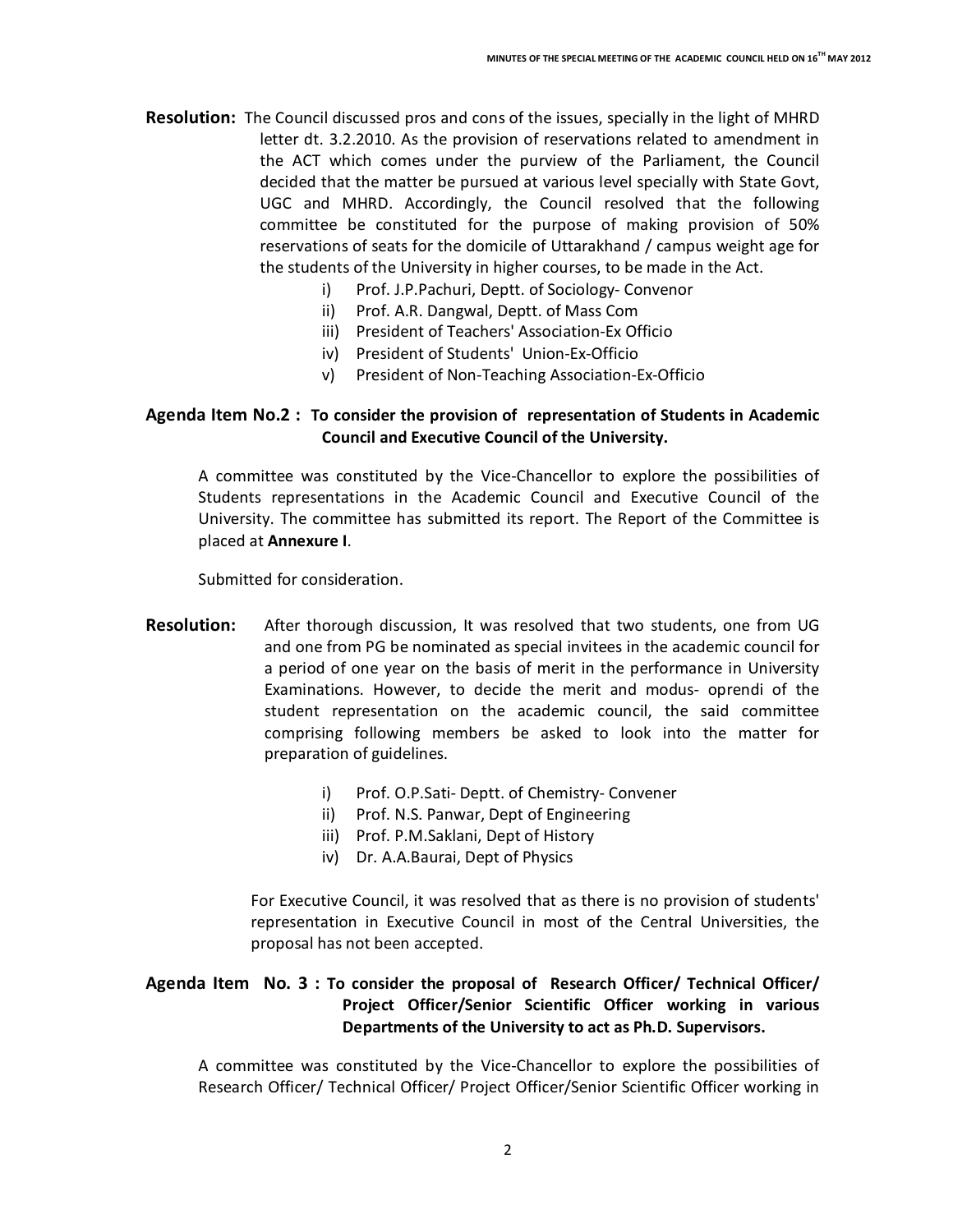various Departments of the University to act as Ph.D. Supervisors. The Committee has submitted its report. The recommendations of the committee is placed at **Annex-II**.

Submitted for consideration.

- **Resolution:** The Committee discussed the matter at length and it was resolved that a committee of following members be constituted to make framework/guidelines in the ordinances for supervisor of Ph.D. Scholars other than Teachers and Scientists of National level Laboratories/Research Organizations.
	- i) Prof. M.S.M. Rawat- Deptt. of Chemistry- Convenor
	- ii) Prof. R.R.Nautiyal, Dept. of Economics
	- iii) Prof. S.R.Ansari, Depttt. Of Math
	- iv) Prof. S.K.Srivastava- Dept. of Commerce
	- v) Prof. A.K.Dobriyal- Deptt. of Zoology
	- vi) Prof. R.C. Ramola, Dept. of Physics

#### **Agenda Item No. 4 : To consider the proposal of Change of nomenclature of Research Officer/Technical Officer/Project Officer/Senior Scientific Officer to Assistant Professor of the University.**

A committee was constituted by the Vice-Chancellor to explore the possibilities of Change of nomenclature of Research Officer/ Technical Officer/ Project Officer/Senior Scientific Officer to Assistant Professor of the University. The committee has submitted its report. The report of the Committee is placed at **Annexure-II**.

Submitted for consideration.

**Resolution:** The Committee discussed the matter in terms of the recommendations of the committee constituted for the purpose. It was resolved to route the proposal for changes of nomenclature through Board of Studies of relevant departments. As the UGC/MHRD is the appropriate bodies for changes in nomenclature, the proposal of Board of Studies be placed before the School Board, Academic Council and Executive Council for consideration and recommendations.

#### **Agenda Item No. 5 : To consider the proposal of relaxation in UGC Regulations 2009 and 2010 (eligibility conditions) for the recruitment of Assistant Professors of the University.**

A committee was constituted by the Vice-Chancellor to explore the possibilities of relaxation in UGC Regulations 2009 and 2010 (eligibility conditions) for the recruitment of Assistant Professors of the University. The committee has submitted its report. The report of the Committee is placed at **Annexure-III**.

Submitted for consideration.